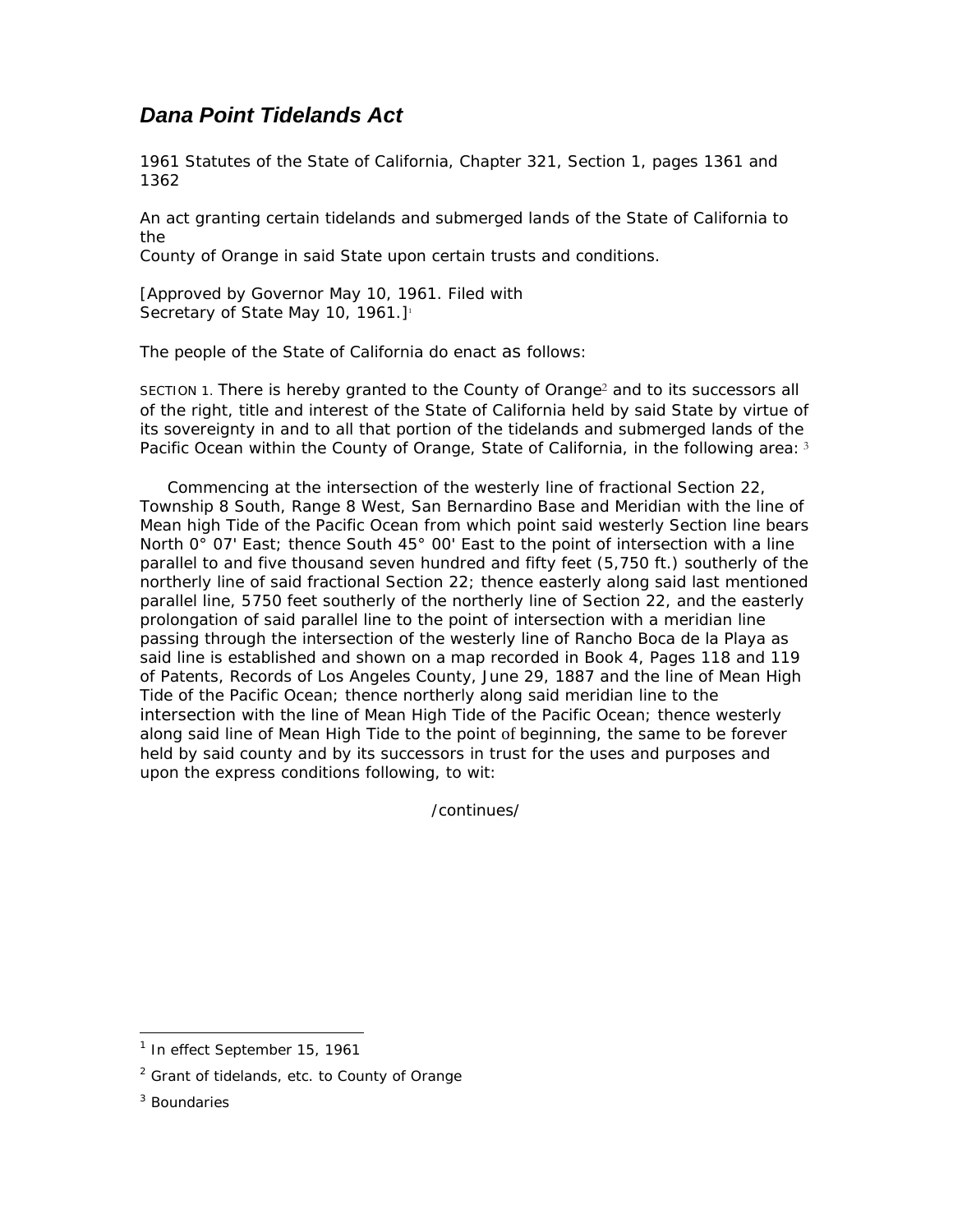(a) That said lands shall be used by said county, and its successors, only for the establishment, improvement and conduct of a harbor, and for the construction, maintenance and operation thereon of wharves, docks, piers, slips, quays and other utilities, structures, facilities and appliances necessary or convenient for the promotion and accommodation of commerce and navigation, and for recreational use, public park, parking, highway, playground, and business incidental thereto; and said county, or its successors, shall not, at any time, grant, convey, give or alien said lands, or any part thereof, to any individual, firm or corporation for any purposes whatever; provided, that said county, or its successors, may grant franchises thereon for limited periods (but in no event exceeding 50 years), for wharves and other public uses and purposes and may lease said lands, or any part thereof, for limited periods (but in no event exceeding 50 years), for purposes consistent with the trust upon which said lands are held by the State of California, and with the requirements of commerce and navigation at said harbor, and collect and retain rents from such leases.

(b) That said lands shall be improved by said county without expense to the State, and shall always remain available for public use for all purposes of commerce and navigation, and the State of California shall have at all times, the right to use, without charge, all wharves, docks, piers, slips, quays, and other improvements and facilities constructed on said lands, or any part thereof, for any vessel or other water or aircraft, or railroad, owned or operated by the State of California.

(c) That in the management, conduct or operation of said harbor, or of any of the utilities, structures, appliances or facilities mentioned in paragraph (a), no discrimination in rates, tolls, or charges or in facilities for any use or service in connection therewith shall ever be made, authorized or permitted by said county or its successors.

(d) There is hereby reserved, however, in the people of the State of California the absolute right to fish in the waters of said harbor with the right of convenient access to said waters over said lands for said purposes.

(e) There is hereby excepted and reserved to the State of California all deposits of minerals, including oil and gas, in said land, and to the State of California, or persons authorized by the State of California, the right to prospect for, mine, and remove such deposits from said land.

(f) The lands herein described are granted subject to the express reservation and condition that the State may at any time in the future use said lands or any portion thereof for highway purposes without compensation to the county, its successors or assigns, or any person, firm or public or private corporation claiming under it, except that in the event improvements have been placed upon the property taken by the State for said purposes, compensation shall be made to the person entitled thereto for the value of his interest in the improvements taken or the damages to such interest.

(g) That within 10 years from the effective date of this act said lands shall be substantially improved by said county without expense to the State, and if the State Lands Commission determines that the county has failed to improve said lands as herein required, all right, title, and interest of said county in and to all lands granted by this act shall cease and said lands shall revert and vest in the State.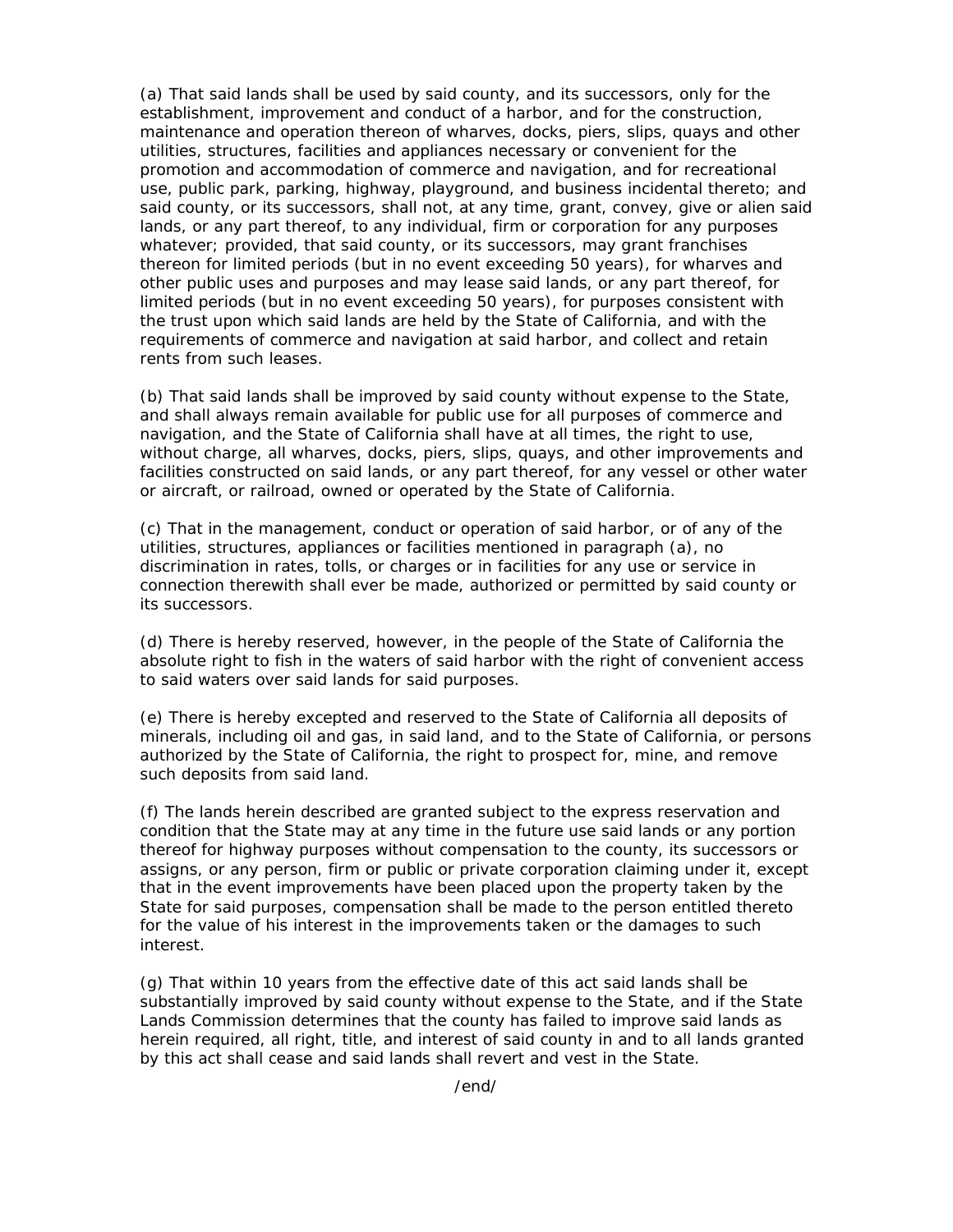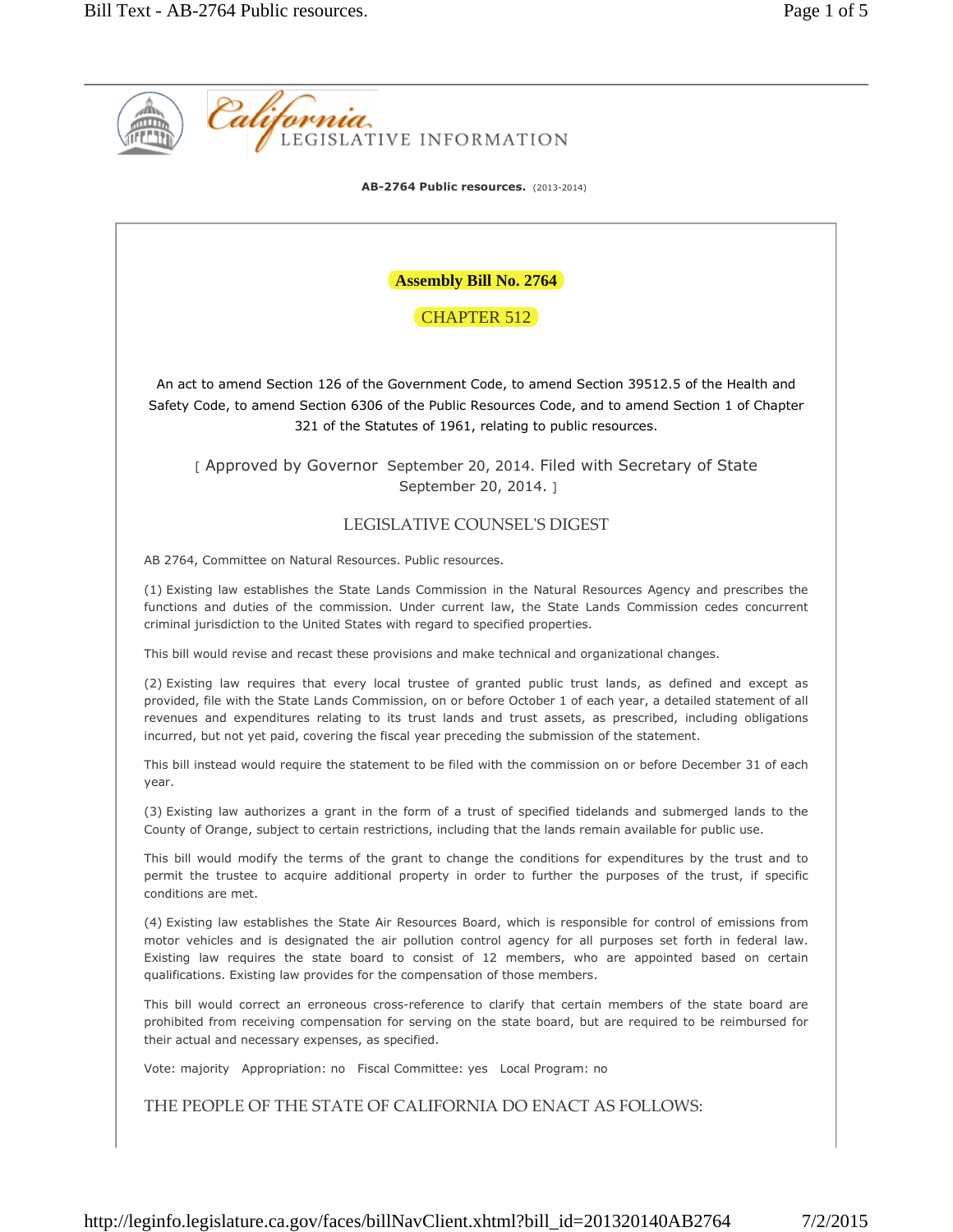**SECTION 1.** Section 126 of the Government Code is amended to read:

**126.** (a) Notwithstanding any other provision of law, general or special, the Legislature of California, acting through the State Lands Commission, hereby cedes concurrent criminal jurisdiction to the United States within lands identified and held by the United States upon and subject to each and all of the following express limitations, conditions, and reservations, in addition to any other limitations, conditions, or reservations prescribed by law:

(1) Before making a cession, the State Lands Commission shall make the following findings:

(A) The United States has requested in writing the state to cede concurrent criminal jurisdiction within the identified lands.

(B) The lands are held by the United States for the erection of forts, magazines, arsenals, dockyards, and other needful buildings within the purview of clause 17 of Section 8 of Article I of the United States Constitution, or for any other federal purposes. For purposes of this section, lands held by the United States are defined as: (i) lands acquired in fee by purchase or condemnation, (ii) lands owned by the United States that are included in the military reservation by presidential proclamation or act of Congress, (iii) any other lands owned by the United States, including, but not limited to, public domain lands that are held for a public purpose, and (iv) leaseholds acquired by the United States over private lands or state-owned lands that are held for a public purpose.

(C) The cession is made pursuant to and in compliance with the laws of the United States.

(D) A notice of the proposed cession has been given to the clerk for the board of supervisors of the county in which the federal lands are located at least 15 days before the proposed cession.

(E) The proposed cession is in the best interests of the State of California.

(F) The United States has agreed to bear all costs and expenses incurred by the State Lands Commission in making the cession.

(2) The cession shall continue only so long as the lands are owned by the United States and used for the purposes for which jurisdiction is ceded or for 10 years, whichever period is less.

(3) The cession shall be made at a publicly noticed meeting of the State Lands Commission. The cession shall vest when the State Lands Commission has received notice of the United States' acceptance of the cession and certified copies of the State Lands Commission's orders or resolutions making the findings described in paragraph (1) have been recorded in the office of the county recorder of each county in which any part of the land is situated. The State Lands Commission shall keep copies of its orders or resolutions in its records and make them available to the public upon request.

(b) In ceding concurrent criminal jurisdiction, the Legislature and the state reserve jurisdiction over the land, water, and use of water with full power to control and regulate the acquisition, use, control, and distribution of water with respect to the land affected by the cession.

**SEC. 2.** Section 39512.5 of the Health and Safety Code is amended to read:

**39512.5.** (a) With respect to the members appointed pursuant to subdivision (d) of Section 39510, those members shall serve without compensation but shall be reimbursed for actual and necessary expenses incurred in the performance of their duties to the extent that reimbursement for expenses is not otherwise provided or payable by another public agency or agencies. Each elected public official member of the state board shall receive one hundred dollars (\$100) for each day, or portion thereof, but not to exceed one thousand dollars (\$1,000) in any month, attending meetings of the state board or committees thereof, or upon authorization of the state board while on official business of the state board.

(b) Reimbursements made pursuant to subdivision (a) shall be made as follows:

(1) A member appointed from a district that is specifically named in subdivision (d) of Section 39510 shall be reimbursed by the district from which the person qualified for membership.

(2) The member appointed as a board member of a district that is not specifically named in subdivision (d) of Section 39510 shall be reimbursed by the state board.

**SEC. 3.** Section 6306 of the Public Resources Code is amended to read: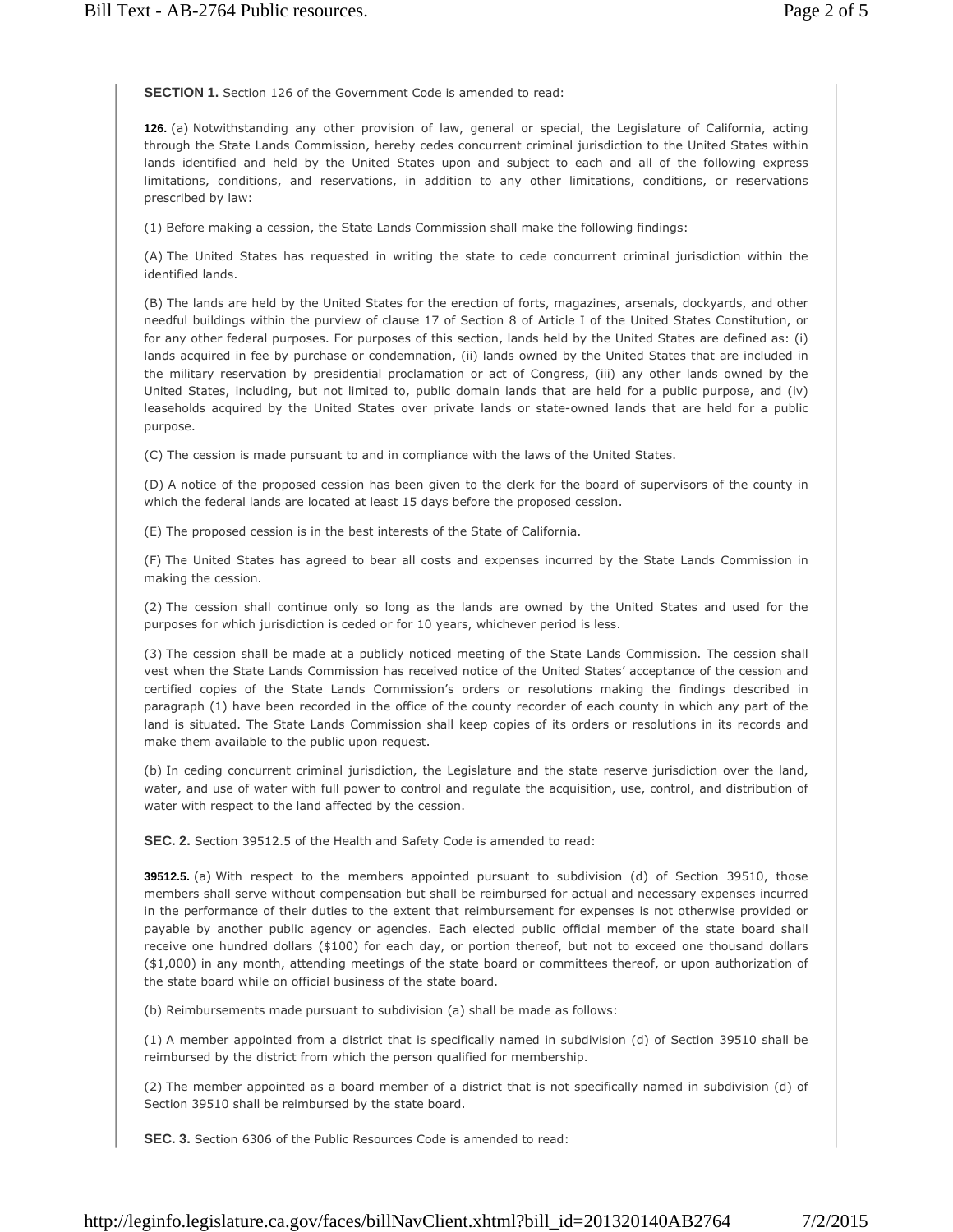**6306.** (a) For purposes of this division, "local trustee of granted public trust lands" means a county, city, or district, including a water, sanitary, regional park, port, or harbor district, or any other local, political, or corporate subdivision that has been granted, conveyed, or transferred by statute, public trust lands, including tidelands, submerged lands, or the beds of navigable waters, through a legislative grant. A local trustee of granted public trust lands is a trustee of state lands.

(b) Notwithstanding any other law, every local trustee of granted public trust lands shall establish and maintain accounting procedures, in accordance with generally accepted accounting principles, providing accurate records of all revenues received from the trust lands and trust assets and of all expenditures of those revenues. If a trust grantee has several trust grants of adjacent lands and operates the granted lands as a single integrated entity, separation of accounting records for each trust grant is not required.

(c) All revenues received from trust lands and trust assets administered or collected by a local trustee of granted public trust lands shall be expended only for those uses and purposes consistent with the public trust for commerce, navigation, and fisheries, and the applicable statutory grant.

(d) All funds received or generated from trust lands or trust assets shall be segregated in separate accounts from nontrust received or generated funds.

(e) (1) Unless otherwise prescribed by an applicable statutory grant, on or before December 31 of each year, each local trustee of granted public trust lands shall file with the commission a detailed statement of all revenues and expenditures relating to its trust lands and trust assets, including obligations incurred but not yet paid, covering the fiscal year preceding submission of the statement.

(2) The statement shall be prepared in accordance with generally accepted accounting principles and may take the form of an annual audit prepared by or for the local trustee of granted public trust lands.

(3) (A) The detailed statement shall be submitted along with a standardized reporting form developed by the commission.

(B) The commission shall use an existing reporting form previously developed for purposes of this paragraph, if a finding is made by the commission that it is generally responsive to the needs of the commission as prescribed in this section. Alternatively, the commission may develop a reporting form that requires a local trustee of granted public lands to report on all of the following:

(i) A summary of all funds received or generated from trust lands or trust assets.

(ii) A summary of all spending of funds received or generated from trust lands or trust assets.

(iii) Any other disposition of funds received or generated from trust lands or trust assets or of the trust lands or trust assets themselves.

(iv) A description of the manner in which the statement required by this subdivision and accompanying the reporting form is organized.

(v) Any other information that the commission deems to be included in an accounting of granted public trust lands.

(C) The adoption of the form by the commission pursuant to this subdivision is the prescription of a form for purposes of subdivision (c) of Section 11340.9 of the Government Code.

(4) All forms and supporting statements submitted pursuant to this section shall be public records and be made available on the commission's Internet Web site.

(f) (1) The costs that may be incurred by a local trustee of granted public trust lands that result from any new duties imposed upon that trustee pursuant to Chapter 206 of the Statutes of 2012, including the requirement to submit a standardized reporting form required by paragraph (3) of subdivision (e), shall be paid from the revenues derived from its granted public trust lands and assets specified in subdivision (b).

(2) If the revenues derived from the granted public trust lands and assets specified in subdivision (b) are not sufficient to pay the costs for the duties specified in paragraph (1), the commission shall exempt the local trustee of granted public trust lands from performing those duties for which the revenues are not sufficient, or grant a deadline extension from the performance of those duties until sufficient funds are available.

**SEC. 4.** Section 1 of Chapter 321 of the Statutes of 1961 is amended to read: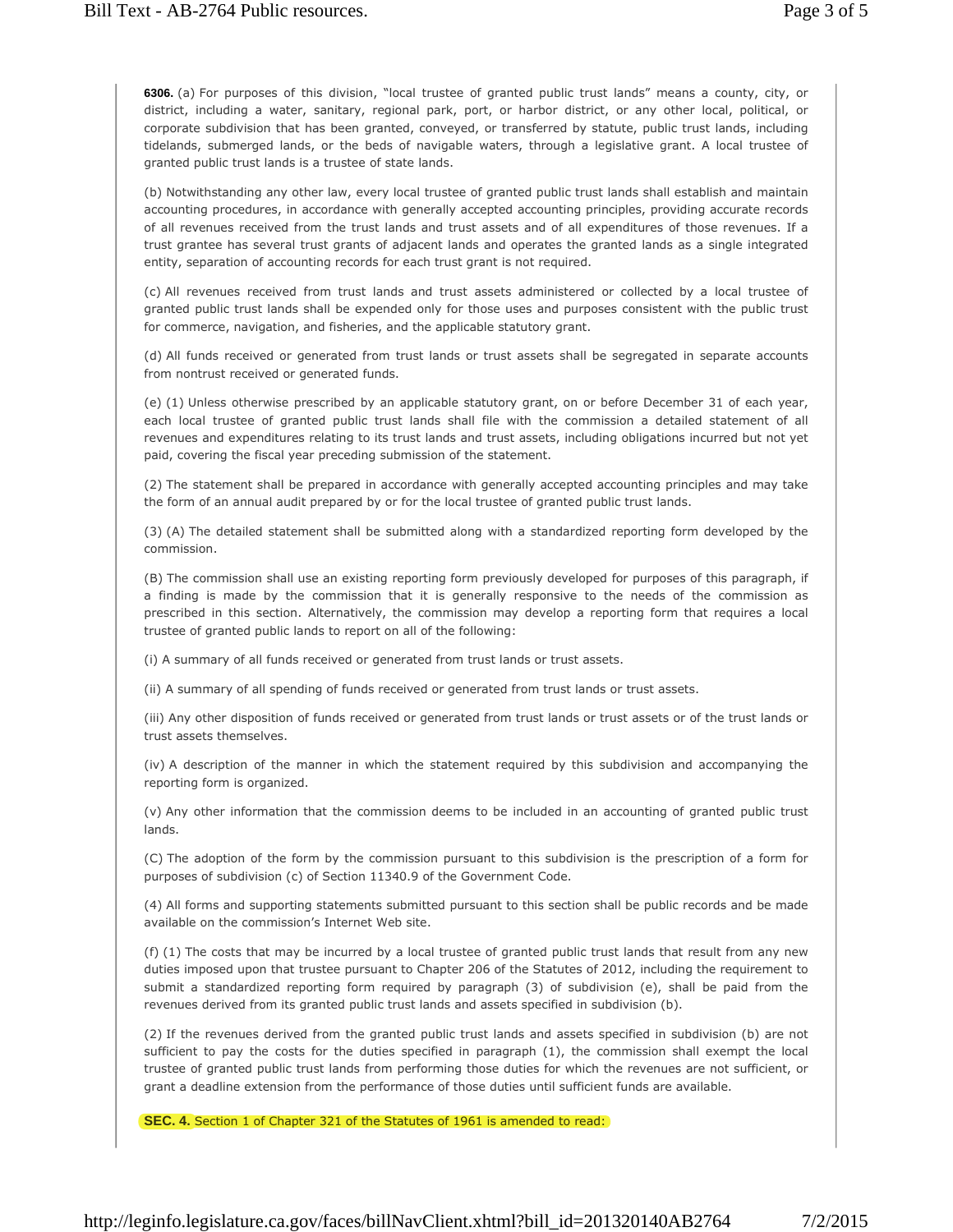**Section 1.** There is hereby granted to the County of Orange and to its successors all of the right, title and interest of the State of California held by the state by virtue of its sovereignty in and to all that portion of the tidelands and submerged lands of the Pacific Ocean within the County of Orange, State of California, in the following area:

Commencing at the intersection of the westerly line of fractional Section 22, Township 8 South, Range 8 West, San Bernardino Base and Meridian with the line of Mean High Tide of the Pacific Ocean from which point said westerly Section line bears North 0° 07' East; thence South 45° 00' East to the point of intersection with a line parallel to and five thousand seven hundred and fifty feet (5,750 ft.) southerly of the northerly line of said fractional Section 22; thence easterly along said last mentioned parallel line, 5,750 feet southerly of the northerly line of Section 22, and the easterly prolongation of said parallel line to the point of intersection with a meridian line passing through the intersection of the westerly line of Rancho Boca de la Playa as said line is established and shown on a map recorded in Book 4, Pages 118 and 119 of Patents, Records of Los Angeles County, June 29, 1887, and the line of Mean High Tide of the Pacific Ocean; thence northerly along said meridian line to the intersection with the line of Mean High Tide of the Pacific Ocean; thence westerly along said line of Mean High Tide to the point of beginning, the same to be forever held by the county and by its successors in trust for the uses and purposes and upon the express conditions following, to wit:

(a) That these lands shall be used by the county, and its successors, only for the establishment, improvement, and conduct of a harbor, and for the construction, maintenance, and operation thereon of wharves, docks, piers, slips, quays, and other utilities, structures, facilities, and appliances necessary or convenient for the promotion and accommodation of commerce and navigation, and for recreational use, public park, parking, highway, playground, and business incidental thereto; and the county, or its successors, shall not, at any time, grant, convey, give, or alien these lands, or any part thereof, to any individual, firm, or corporation for any purposes whatever; provided, that the county, or its successors, may grant franchises thereon for limited) periods (but in no event exceeding 50 years), for wharves and other public uses and purposes and may lease these lands, or any part thereof, for limited periods (but in no event exceeding 50 years), for purposes consistent with the trust upon which these lands are held by the State of California, and with the requirements of commerce and navigation at the harbor, and collect and retain rents from these leases.

(b) That these lands shall be improved by the county without expense to the state, and shall always remain available for public use for all purposes of commerce and navigation, and the State of California shall have at all times, the right to use, without charge, all wharves, docks, piers, slips, quays, and other improvements and facilities constructed on these lands, or any part thereof, for any vessel or other water or aircraft, or railroad, owned or operated by the State of California.

(c) That in the management, conduct, or operation of the harbor, or of any of the utilities, structures, appliances, or facilities mentioned in subdivision (a), no discrimination in rates, tolls, or charges or in facilities for any use or service in connection therewith shall ever be made, authorized, or permitted by the county or its successors.

(d) There is hereby reserved, however, in the people of the State of California the absolute right to fish in the waters of the harbor with the right of convenient access to the waters over these lands for these purposes.

(e) There is hereby excepted and reserved to the State of California all deposits of minerals, including oil and gas, in the land, and to the State of California, or persons authorized by the State of California, the right to prospect for, mine, and remove deposits from the land.

(f) The lands herein described are granted subject to the express reservation and condition that the state may at any time in the future use these lands or any portion thereof for highway purposes without compensation to the county, its successors or assigns, or any person, firm, or public or private corporation claiming under it, except that in the event improvements have been placed upon the property taken by the state for these) purposes, compensation shall be made to the person entitled thereto for the value of his or her interest in the improvements taken or the damages to the interest.

(g) That within 10 years from the effective date of this act these lands shall be substantially improved by the county without expense to the state, and if the State Lands Commission determines that the county has failed to improve these lands as herein required, all right, title, and interest of the county in and to all lands granted by this act shall cease and these lands shall revert and vest in the state.

(h) (1) That any funds derived from the management, conduct, or operation of the lands described in this section shall be used within the geographic boundary of the lands for purposes consistent with subdivision (a).